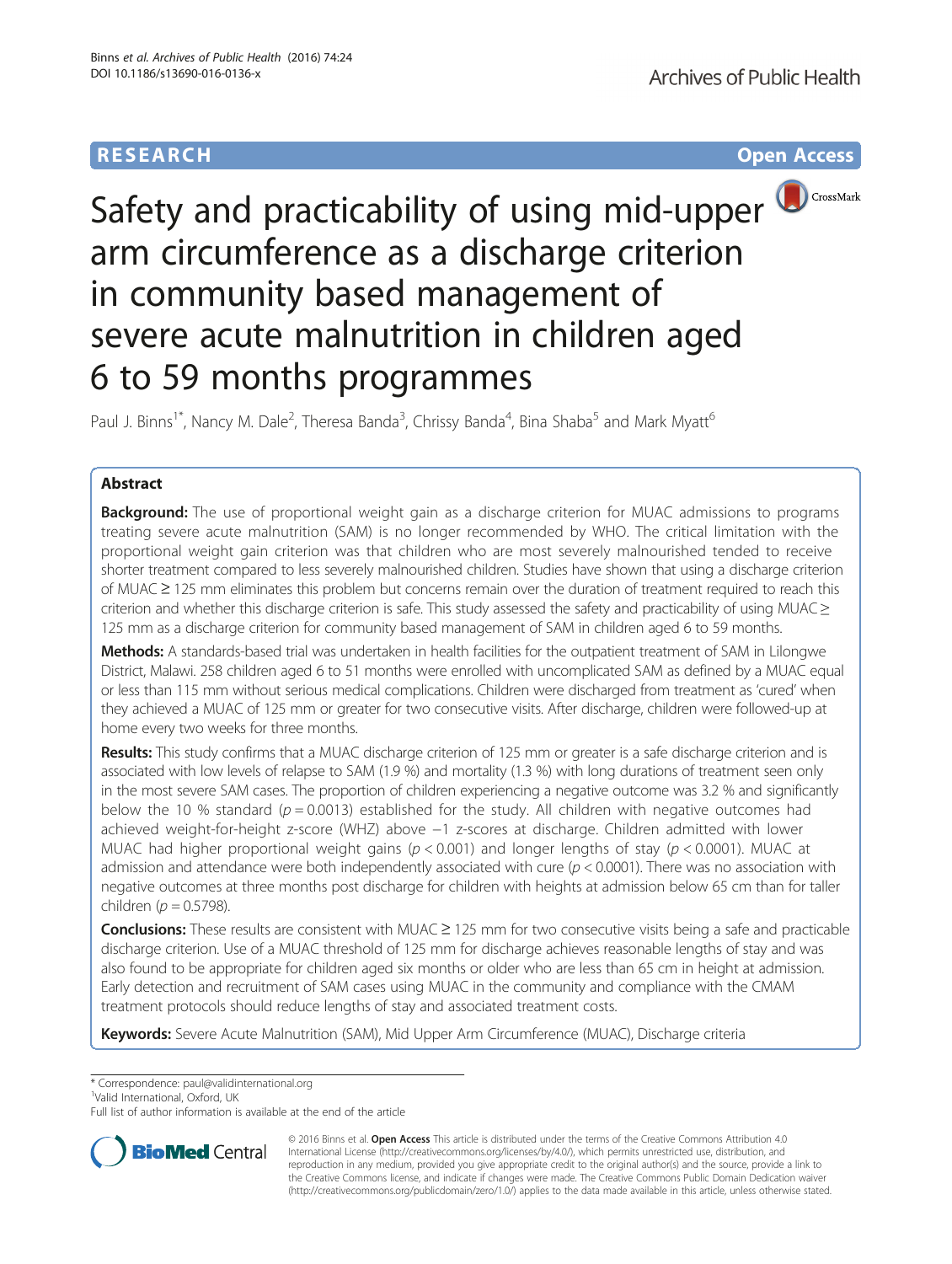#### Background

The use of mid-upper arm circumference (MUAC) as a general tool (i.e. for case-finding, referral, admission, monitoring response to treatment, and discharge) has the potential to simplify the practical application of community-based management of acute malnutrition (CMAM) services, facilitating their delivery within the framework of primary and community health services.

In 2007 the use of MUAC for case-finding, referral, and admission to CMAM services was accepted by the World Health Organisation (WHO), the World Food Program (WFP), the United Nations Standing Committee on Nutrition (UN/SCN), and the United Nations Children's Fund (UNICEF) [[1\]](#page-10-0). MUAC is now widely used in CMAM programs for these purposes.

The use of proportional weight gain as a discharge criterion for MUAC admissions is no longer recommended by WHO [\[2](#page-10-0)], as it had proven to be problematic with the most malnourished cases receiving the least amount of treatment. While the use of MUAC greater than 125 mm has been used in some settings prior to the WHO updated recommendations and some studies have proposed MUAC as an alternative discharge criterion to percentage weight gain [[3, 4](#page-10-0)] for MUAC admissions, the safety of using MUAC greater than 125 mm as a discharge criterion has not been validated [\[2](#page-10-0)].

A consultation between academics and non-governmental organisations (NGOs) in December 2012 [[5](#page-10-0)] concluded that there were concerns over the safety of using MUAC as a discharge criterion due to a lack of evidence with regard to post-discharge relapse and mortality rates. Also, anecdotal evidence suggested that children over six months of age with heights less than 65 cm admitted with low MUAC would experience very long lengths of stay and may not reach the MUAC discharge threshold within sixteen weeks (112 days) of admission. Published evidence was considered to be inadequate to inform programming.

The aims of this study were to evaluate the safety and practicability of using MUAC as a discharge criterion for children aged 6 to 59 months admitted to outpatient treatment for SAM using MUAC.

#### Ethics statement

Written consent was obtained from a parent (or primary caregiver) of the child to be enrolled in the study. Each parent/caregiver signed an individual consent form detailing the proposed treatment, the right to refuse enrolment into the study, the right to confidentiality and anonymity and that no payment would be received for participation.

This study complied with World Medical Association Declaration of Helsinki (Ethical Principles for Medical Research Involving Human Subjects, 1964) and was approved by the National Health Sciences Research Committee of Malawi (NHSRC, protocol # 817).

#### **Methods**

The study design was a standards-based trial. There are no internationally agreed standards for post-discharge relapse and mortality in CMAM programs. The standard adopted for the study was informed by a review by Ashworth  $[6, 7]$  $[6, 7]$  $[6, 7]$ , which used a standard of < 10 % relapse as a 'criterion for success' for community-based nutritional rehabilitation programmes prior to the development of the CMAM treatment approach. A standard of less than 10 % for combined post discharge relapse and nonaccidental, non-violent death was adopted for the study through consultation with experts in CMAM programming at FANTA/AED. This standard was more stringent than the standard used by Ashworth. In this article we present estimates for post-discharge relapse and mortality separately and combined so as to allow comparison against other standards.

The study was conducted in five outpatient health facilities run by the Government of Malawi Ministry of Health (MoH) and located in Lilongwe District, Malawi, with care delivered by MoH staff. A research team from Valid International (comprised of a research coordinator, a registered nurse, and a community mobilisation officer) trained MoH staff in study protocols and assisted directly in the measurement and treatment of all study subjects. The Malawi National Guidelines for Communitybased Therapeutic Care [[8](#page-10-0)] formed the standard of care. At the start of the study the admission criterion for the treatment of SAM was MUAC < 110 mm according to the Malawi National guidelines. These guidelines were in the process of being revised to meet the recommendation of the UN Joint Statement of 2009 [\[2](#page-10-0)] to raise the admission criteria to MUAC < 115 mm. The clinics in which the study subjects were recruited changed the admission criteria to MUAC  $\leq$  115 mm ahead of the publication of the revised guidelines with the consent of the Ministry of Health.

The study enrolled children aged between 6 and 59 months with uncomplicated severe acute malnutrition (SAM) as defined by MUAC  $\leq$  115 mm and without medical complications. Children with a MUAC  $\leq$  115 mm with concurrent bilateral pitting oedema or medical complications were referred to inpatient care according to Malawi National Guidelines and enrolled into the study on their return from inpatient care.

Subjects were recruited between February 2011 and March 2012. Age was verified by reference to the child's 'health passport'. Children whose caregivers were resident outside of Lilongwe District were excluded from the study but were admitted to the CMAM program and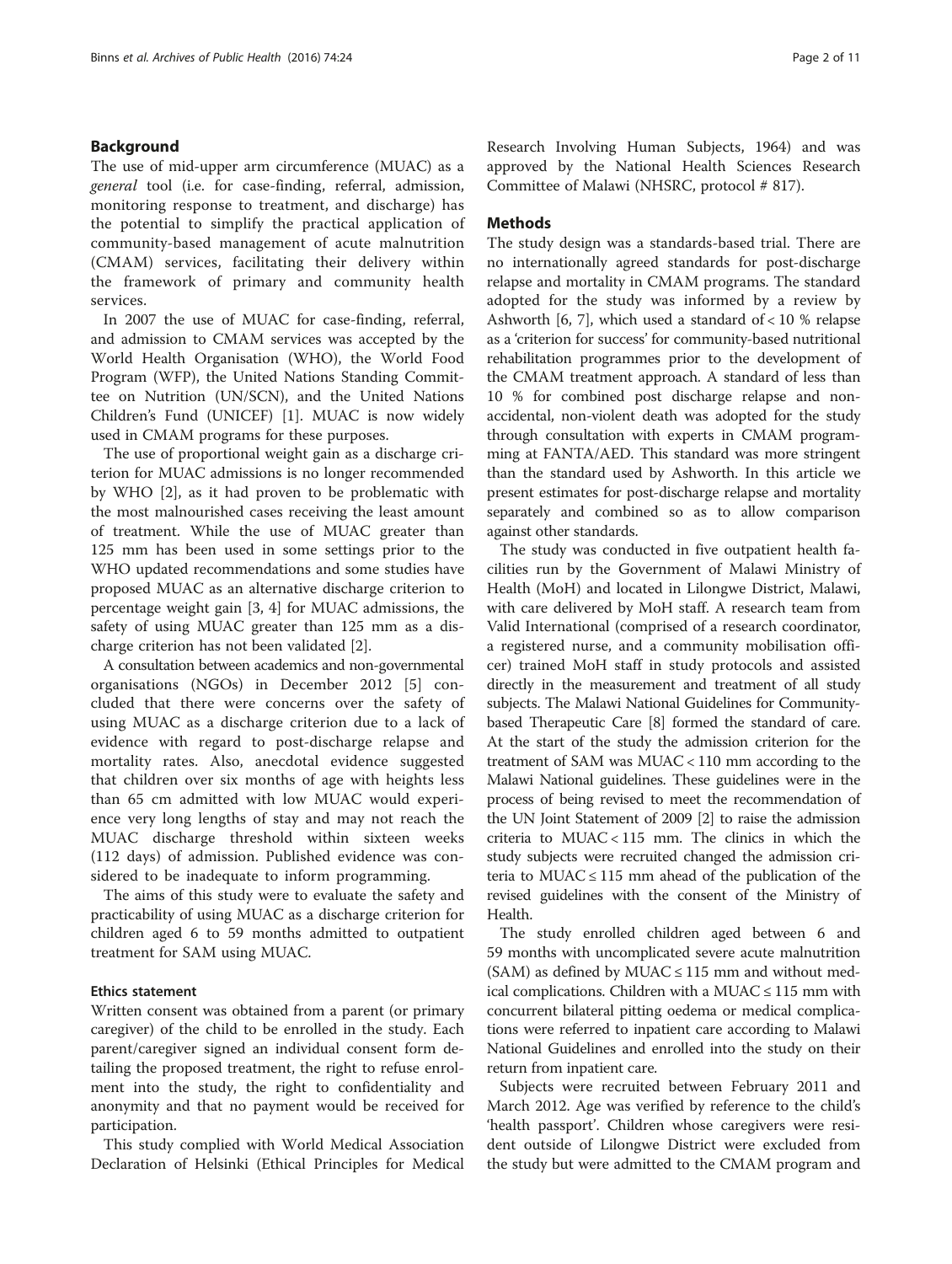provided with standard care according to the Malawi National Guidelines. MUAC, weight and height were measured on admission. An appetite test was conducted to confirm the appropriate consumption of Ready to Use Therapeutic Food (RUTF) which is required in order to receive treatment as an outpatient.

Routine medications given on admission followed the Malawi National Guidelines and included a broad spectrum antibiotic (amoxicillin or co-trimoxazole) and vitamin A. Each child was assessed for malaria using a rapid diagnostic test, (Paracheck Pf®), and if positive, was treated with antimalarials (lumefantrine and artemether). If the Paracheck Pf®, rapid test was unavailable, the patient was treated empirically for malaria if they presented with a fever of unknown origin. Each caregiver and child was routinely offered serial testing for Human Immunodeficiency Virus (HIV) using the Determine HIV-1/2 Assay™ and, if tested positive, Uni-Gold Recombigen HIV assay™. HIV positive cases were included in the study and referred for appropriate treatment. It was not monitored whether the child went on to receive treatment for HIV. At each visit the child was given a ration of RUTF according to their weight (average 180– 200 kcal/kg/day) and at the second visit anthelminthic treatment (albendazole) was given. The dosage for all medicines was age or weight related and given according to the Malawi National Guidelines.

Study subjects were requested to attend outpatient treatment for SAM on a weekly basis. At each clinic visit the child was measured for weight and MUAC and their appetite for RUTF was assessed. Due to the rotation of MoH clinical staff in attendance at the health centres, a single observer from the research team conducted each of the measurements of weight, height, and MUAC in order to minimise inter-observer variation. The standardisation of the measurements was assessed using the method of Habicht [[9\]](#page-10-0), using the principle investigator as the standard, and was reviewed every 3 months.

If the status of the child had not improved or had deteriorated since the previous visit then the child was referred to the MoH clinician for further assessment according to Malawi National Guidelines. Any child absent from treatment was followed up at home by a Health Surveillance Assistant (HSA) or communitybased volunteer and encouraged to return for treatment.

Each study subject was discharged 'cured' from outpatient treatment when they achieved a MUAC of 125 mm or greater on two consecutive clinic visits. On discharge the caregiver was given a fourteen-day supply of RUTF calculated according to the weight of the child. The child was referred to a Supplementary Feeding Program (SFP) if such a program were operating in the health area of residence. A study subject was also discharged from the study if the child died, 'defaulted' (i.e.

was absent for three consecutive visits) or was 'noncured' (i.e. had not reached the discharge criteria) after sixteen weeks (112 days). All admissions and discharges from the study were approved and verified by a member of the Valid International research team. Any study subject discharged from the study as 'non-cured' was also assessed according to Malawi National Guidelines and referred back to the standard Ministry of Health programme for further treatment if the child had not reached the discharge criteria as 'cured' according to national guidelines.

Previous studies had indicated that most mortality following treatment for SAM occurs within three months of discharge [[10\]](#page-10-0). Each child that was discharged as 'cured' was followed up every two weeks for a threemonth period by an HSA trained in the study protocols. At each follow-up visit the child was assessed for illness (cough, fever, diarrhoea or vomiting) and their MUAC was measured by the HSA in accordance with their training in the Integrated Management of Childhood Illnesses (IMCI) program. Any child who had relapsed (i.e. met the program admission criteria of MUAC  $\leq$ 115 mm or had bilateral pitting oedema) or had deteriorated clinically was referred back to the health centre for assessment and treatment. Relapsed children were eligible for re-admission to the study if their MUAC was equal to or below 115 mm. Any child absent from their home for two consecutive home visits was verified as being lost to follow-up (LTFU) by consulting with members of the local community regarding the whereabouts of the family. The accuracy of the MUAC measurements and clinical status of the child during follow-up was assessed by a member of the research team. Verification visits were made randomly to children in the follow-up phase of the study and visits were conducted in all cases where relapse was detected or LTFU had occurred.

No preferential treatment was given to study subjects compared with non-study subjects.

#### Data collection and analysis

On admission and at each subsequent visit, the child's weight was measured (naked or wearing light undergarments and without shoes) to the nearest 100 g using Salter™ scales (Salter-Brecknell 235-6S series), the model used by the health centre for the clinical management of SAM cases. MUAC was measured to the nearest millimetre using a standard non-elastic MUAC tape (UNICEF supply code S0145620 "MUAC, Child 11.5, Red/PAC-50"). On admission and discharge the child's height was measured to the nearest millimetre using a standard paediatric height board (supine length was measured for children less than 24 months of age).

After discharge as 'cured, the child was followed up at ' home every two weeks for a three-month period by a HSA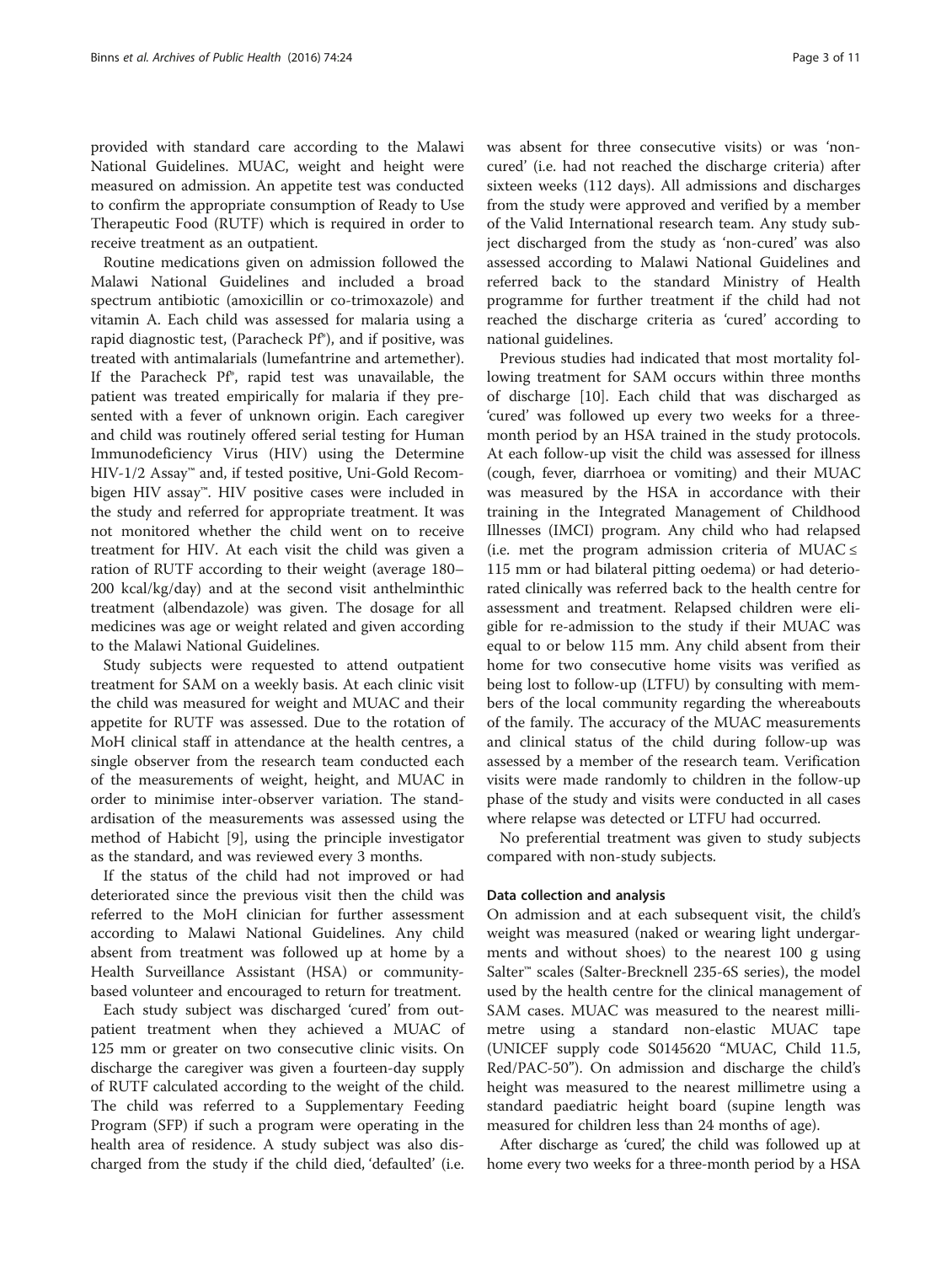trained in the study protocols. At each follow-up visit the child was assessed for illness (cough, fever, diarrhoea or vomiting) and their MUAC was measured by the HSA.

Data were collected on paper forms designed for the purpose and were entered into an EpiData Version 3.1 (EpiData Association, Odense, Denmark) database using both interactive checking for range and legal values and double-entry validation. Statistical analysis was performed using the  $R$  Language for Data Analysis and Graphics [[11\]](#page-10-0). Height-for-age, weight-for-age, and weight-for-height z-scores were calculated according to the WHO Child Growth Standard [\[12\]](#page-10-0). The Kruskal-Wallis non-parametric test was used for comparisons of lengths of stay and proportional weight gain by categories of MUAC at admission and categories of height at admission and for comparison of height at admission for 'cured' and 'non-cured' cases.. The null hypothesis for the Kruskal-Wallis test is that the data in each group have the same distribution of the variable of interest. The strength of association between cure and MUAC at admission and attendance rate was investigated using logistic regression.

#### Results

Table 1 and [2](#page-4-0) describes the study cohort at admission. The study recruited 258 children aged between 6 and 51 months between February 2011 and March 2012 of

Table 1 Main characteristics of study subjects at admission  $(n = 258^{\circ})$ 

| Characteristic                                   | Number | Proportion |
|--------------------------------------------------|--------|------------|
| Males                                            | 115    | 44.6 %     |
| Females                                          | 143    | 55.4 %     |
| Number with MUAC $\leq$ 115 mm <sup>b</sup> only | 248    | 96.1 %     |
| Number with MUAC $\leq$ 115 mm and oedema        | 10     | 3.9 %      |
| Requiring inpatient care <sup>c</sup>            | 27     | 10.5 %     |
| No concurrent illnesses recorded <sup>d</sup>    | 125    | 48.4 %     |
| Diarrhoea <sup>d</sup>                           | 56     | 21.7 %     |
| Vomiting <sup>d</sup>                            | 23     | 8.9%       |
| Fever <sup>d</sup>                               | 65     | 25.2 %     |
| Respiratory illness <sup>d</sup>                 | 73     | 28.3 %     |
| HIV positive <sup>e,f</sup>                      | 19     | 7.4 %      |
| HIV negative                                     | 121    | 46.9 %     |
| HIV status not known (i.e. testing refused)      | 118    | 45.7 %     |

<sup>a</sup>There were no refusals

<sup>b</sup>MUAC tapes were marked in divisions of 1 mm and color-coded. A'red MUAC', signifying severe acute malnutrition, was marked red at the 115 mm cut off point

<sup>d</sup>Does not sum to 100 % due to some subjects having multiple illnesses at presentation

e<br>Serial HIV testing according to national protocol using Determine™ and Uni-Gold Recombigen™ HIV assays

Prevalence of HIV in those tested was 13.6 %

whom 115 (44.6 %) were male and 143 (55.4 %) were female. The study protocol included children aged up to 59 months but none were older than 51 months. Of the children enrolled in the study, 125 (48.4 %) did not present with any concurrent illnesses (defined as diarrhoea, vomiting, fever, or acute respiratory symptoms) while 27 (10.5 %) presented with complications severe enough to require transfer to inpatient care prior to enrolment in the study. The remaining 106 (41.1 %) of children had concurrent illnesses as outlined in Table 1 and [2](#page-4-0). 140 (54.3 %) of children were tested for HIV on admission and of those children, 19 (13.6 %) of 140 (54.3 %) children were tested for HIV on admission tested positive for HIV.

Figure [1](#page-4-0) summarises the anthropometric data of the study subjects at admission in a Venn diagram [\[13\]](#page-10-0) in terms of MUAC, weight-for-height z-score (WHZ), height-for-age z-score (HAZ) and weight-for-age z-score (WAZ) according to the World Health Organization Growth Standards [[12](#page-10-0)]. Only 4 (1.6 %) of the recruited subjects did not have a WHZ < −2, HAZ < −2, or WAZ < −2 on admission. The majority (52.9 %) of the study cohort was undernourished by all three indicators and by MUAC. A large majority (c. 90 %) of study subjects were stunted.

Table [3](#page-4-0) describes the treatment given to the study subjects. A high proportion of subjects (93.0 %) received antibiotics while 65.0 % received the full national protocol of medicines.

Figure [2](#page-5-0) describes the treatment outcomes achieved in the study and the subsequent exclusions from follow-up. 63.2 % of enrolled subjects were cured while 14.0 % defaulted, 3.9 % died during treatment and 19.0 % were discharged as 'non-cured'. The cure rate for the study did not meet the Sphere Minimum Standard of 75 % [[14\]](#page-10-0), however, defaulter rates did meet Sphere minimum standards (i.e. less than 15 %) and the mortality rate was lower than and met the criteria for success set by WHO for community based programmes in non-emergency contexts (i.e.  $<$  5 %) [[7](#page-10-0), [15\]](#page-10-0). The low cure rate observed was primarily due to children being discharged from the study after 4 months of treatment without attaining the study discharge criteria. Of the 49 cases discharged as 'non-cured' from this study 43 (87.8 %) were discharged as 'cured' according to the existing national guidelines  $(MUAC > 115$  mm and 2 months minimum stay) while 6 (12.2 %) required continuing care.

The median attendance rate for 'cured' patients (as a percentage of the total number of weekly visits required of all subjects by the study protocol during treatment) was 87.0 %. Figure [3a](#page-6-0) shows a box plot for the attendance rate for 'cured' and 'non-cured' children and Fig. [3b](#page-6-0) shows a box plot for the MUAC-at-admission for 'cured' and 'non-cured' children. Attendance and MUAC-at-

<sup>&</sup>lt;sup>c</sup>Inpatient stabilisation care prior to enrolment in the study as per CMAM National Guidelines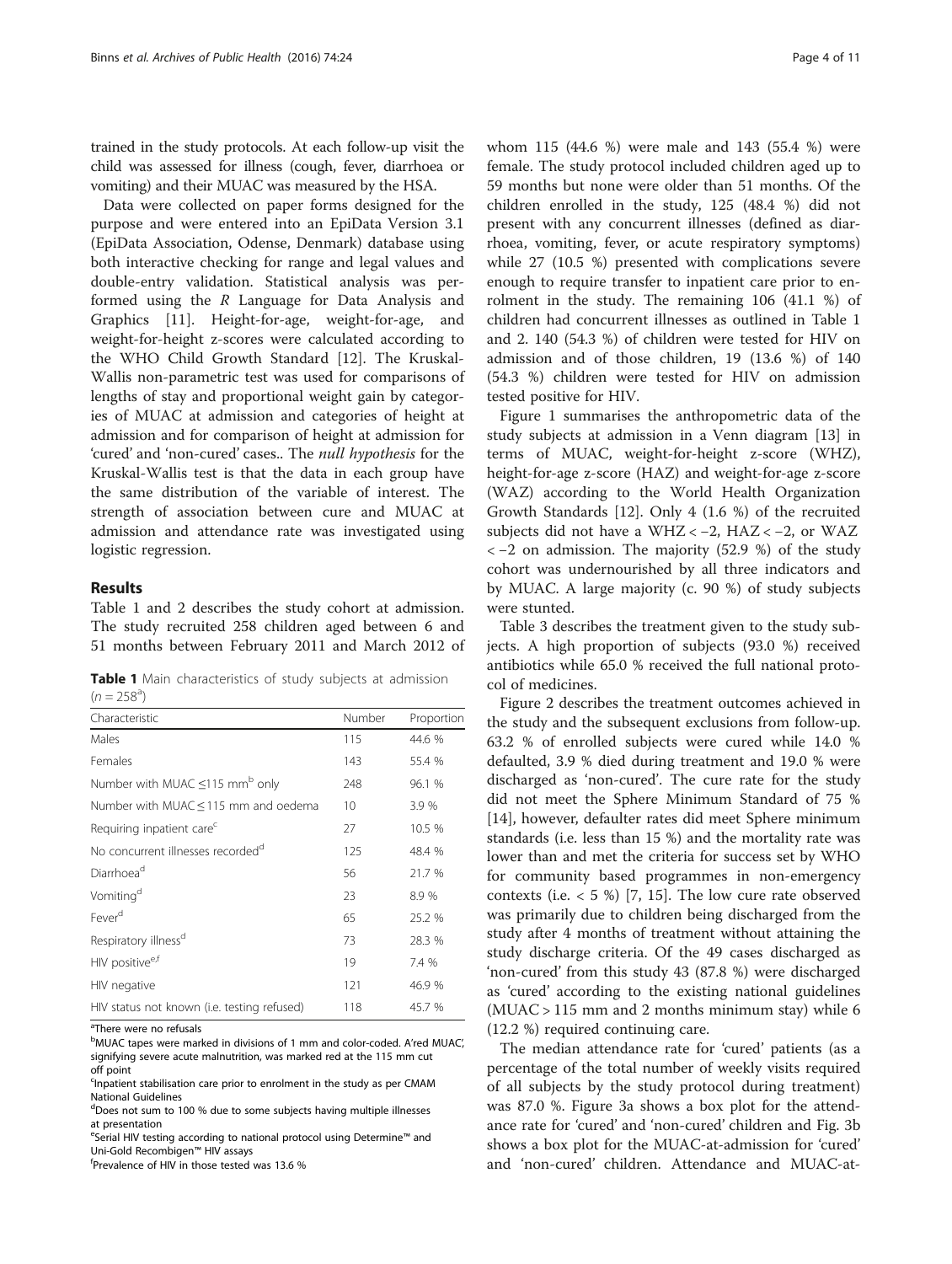| Characteristic                                           | Minimum | Lower Ouartile | Median | Mean | Upper Quartile | Maximum |
|----------------------------------------------------------|---------|----------------|--------|------|----------------|---------|
| Age at admission (months)                                | 6.0     | 10.0           | 14.0   | 16.4 | 21.0           | 51.0    |
| MUAC at admission $(cm)^c$                               | 8.0     | 10.4           | 1.0    | 10.8 | 11.4           | 11.5    |
| Height at admission (cm)                                 | 53.3    | 62.5           | 67.4   | 67.6 | 72.2           | 92.5    |
| Median duration of inpatient episode (days) <sup>p</sup> | 2.0     | 5.0            | 7.0    | 8.3  | 9.0            | 25.0    |

<span id="page-4-0"></span>**Table 2** Main characteristics of study subjects at admission  $(n = 258^a)$ 

<sup>a</sup>There were no refusals

<sup>b</sup>Inpatient stabilisation care prior to enrolment in the study as per CMAM National Guidelines

<sup>c</sup>101 (39.1 %) of admissions were below 65 cm in height

admission variables were both independently associated with cure  $(p < 0.0001)$ . Each millimetre increase in admission MUAC resulted in a 2.2 % (95 % CI = 1.47 %; 2.85 %) increase in the odds of cure. Each percentage point increase in the attendance rate was associated with a 1.13 % (95 % CI = 0.89 %; 1.38 %) increase in the odds of cure. These increases appear small but they are for small increases in variables with wide ranges. A ten millimetre increase in admission MUAC (e.g. from 102 mm to 112 mm) was associated with a 23.8 % (95 %  $CI = 15.7$  %; 32.4 %) increase in the odds of cure. A twenty-percentage point increase in attendance (e.g. from 60 % to 80 %) was associated with a 25.2 % (95 %  $CI = 19.4$  %; 31.5 %) increase in the odds of cure.

The 19 children identified as being HIV positive showed similar treatment outcomes to other children: 'Cured' 52.6 %, 'Died' 5.3 %, 'Default' 21.1 %, and 'Noncured' 15.8 %.

Figure [4a](#page-7-0) shows the distribution of duration of treatment episode while Fig. [4b](#page-7-0) presents box plots describing the length of stay for three classes of MUAC at admission. Figure [4c](#page-7-0) shows the distribution of proportional



weight gains. Figure [4d](#page-7-0) presents box plots describing proportional weight gain for three classes of MUAC at admission. The median length of stay of all children in the study was 49 days  $(IQR = 35 \text{ days} - 77 \text{ days})$ . Children identified as HIV positive and discharged 'cured' had a median duration of treatment of 84 days ( $IQR =$ 63–105 days). Children with lower MUAC at admission required longer durations of treatment (Kruskal-Wallis test,  $p < 0.0001$ ) with a median duration of treatment in the lowest MUAC group of 98 days  $(IQR = 60$  days  $-$ 105 days) and in the highest MUAC group of 42 days  $( IQR = 35 \text{ days} - 63 \text{ days}).$ 

The median proportional weight gain of all children in the study was 21 % ( $IQR = 16$  % – 27 %). Children with lower MUACs experienced higher proportional weight gains (Kruskal-Wallis test,  $p < 0.0001$ ) with median proportional weight gain of 42 % in the lowest MUAC group  $(IOR = 40 % - 47 %)$  and 18 % in the highest MUAC group ( $IQR = 14 % - 22 %$ ).

Figures [5a](#page-8-0) and [b](#page-8-0) present box plots describing the length of stay and proportional weight gain by height at admission for two height classes at admission respectively. Children recruited to the study with a height at admission below 65 cm showed a higher proportional weight gain (Kruskal-Wallis test,  $p = 0.0003$ ) and a longer median length of stay under treatment than taller children (Kruskal-Wallis test,  $p = 0.0145$ ). These children were no more likely to be discharged as 'non-

| Treatment                                | Number | Percentage |  |  |
|------------------------------------------|--------|------------|--|--|
| <b>RUTF<sup>a</sup></b>                  | 258    | 100.0 %    |  |  |
| Vitamin A                                | 203    | 78.7 %     |  |  |
| Antimicrobials                           | 238    | 92.2 %     |  |  |
| Anthelminthicsb                          | 108    | 67.1 %     |  |  |
| Antimalarials                            | 82     | 31.8 %     |  |  |
| Received full CMAM protocol <sup>c</sup> | 168    | 65.1 %     |  |  |
| Referred for inpatient care <sup>d</sup> | 35     | 13.6 %     |  |  |

<sup>a</sup>Quantity given according to national protocol (average 180–200 kcal/kg/day)<br><sup>b</sup>Given to eligible children > 12 months only (according to national protocol)  $^{b}$ Given to eligible children  $\geq$  12 months only (according to national protocol). 79.1 % of all cases received the correct age appropriate intervention c As per CMAM National Guidelines

<sup>d</sup>Children referred to inpatient care as per CMAM National Guidelines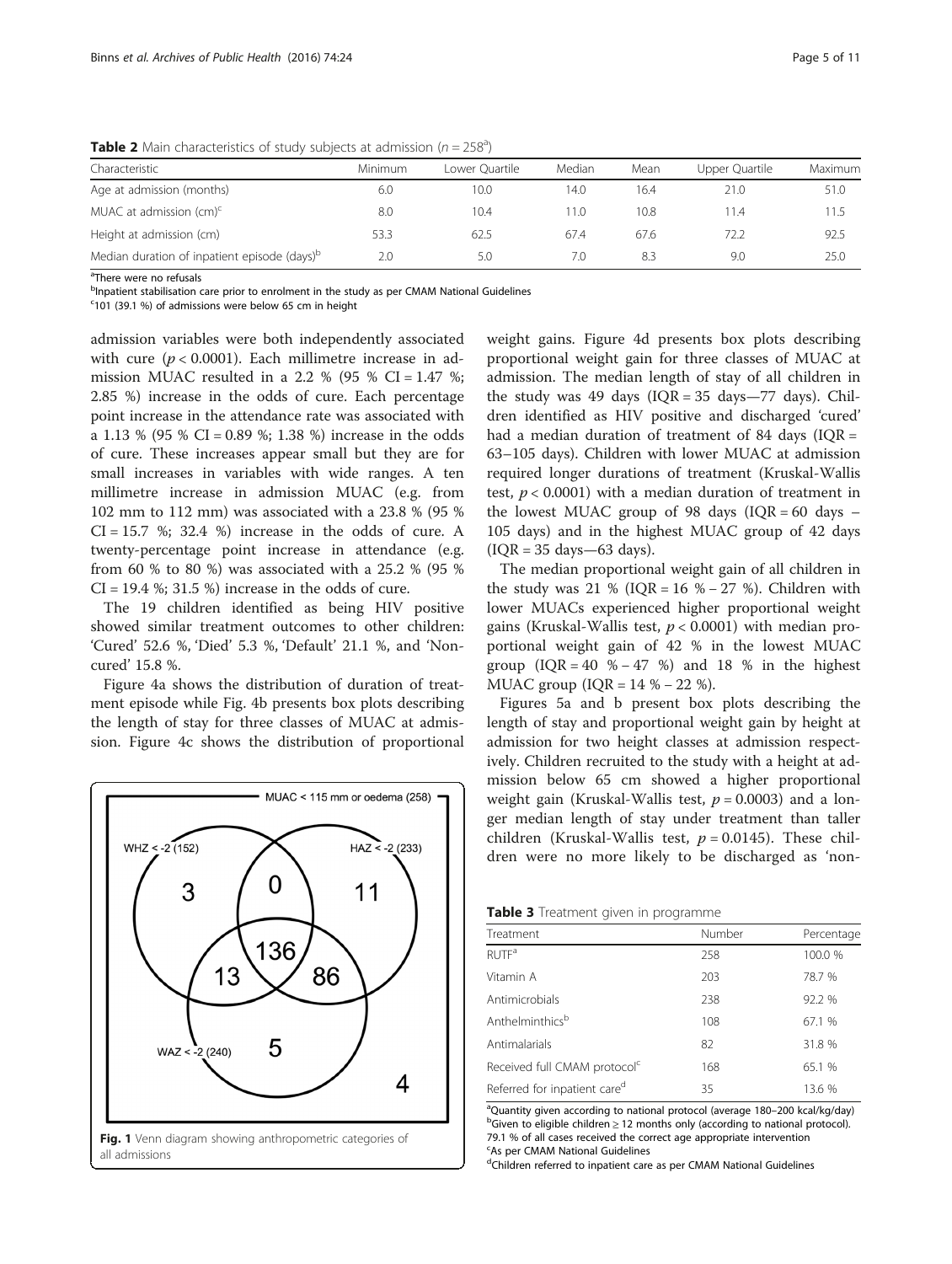<span id="page-5-0"></span>

cured' than taller children (relative risk  $(RR) = 0.93$ , 95 % CI =  $0.77 - 1.13$ , chi-square = 0.33,  $p = 0.5667$ ). There was no association with negative outcomes at three months post discharge for children with heights at admission below 65 cm than for taller children (RR = 1.22, 95 % CI = 0.21–7.09, Fisher's exact test (single-tailed with H<sub>A</sub> :=  $RR > 1$ ),  $p = 0.5798$ ).

The median height at admission of 'cured' cases was 67.5 cm  $(IQR = 63.5 - 72.6)$  and the median height at admission of 'non-cured' cases was  $66.5$  cm (IQR =

60.8–70.1). Lower height at admission was not significantly associated with being'non-cured' (Kruskal Wallis test,  $p = 0.0645$ ).

The median height at admission for those known to have died was  $62.2$  cm  $(IQR = 60.1-65.9)$  and the median height at admission for those not known to have died was  $67.5 \text{ cm}$  (IQR =  $63.0-72.3$ ). Lower height at admission was significantly associated with mortality (Kruskal Wallis test,  $p = 0.0369$ ). This analysis should be interpreted with caution as defaulter follow-up was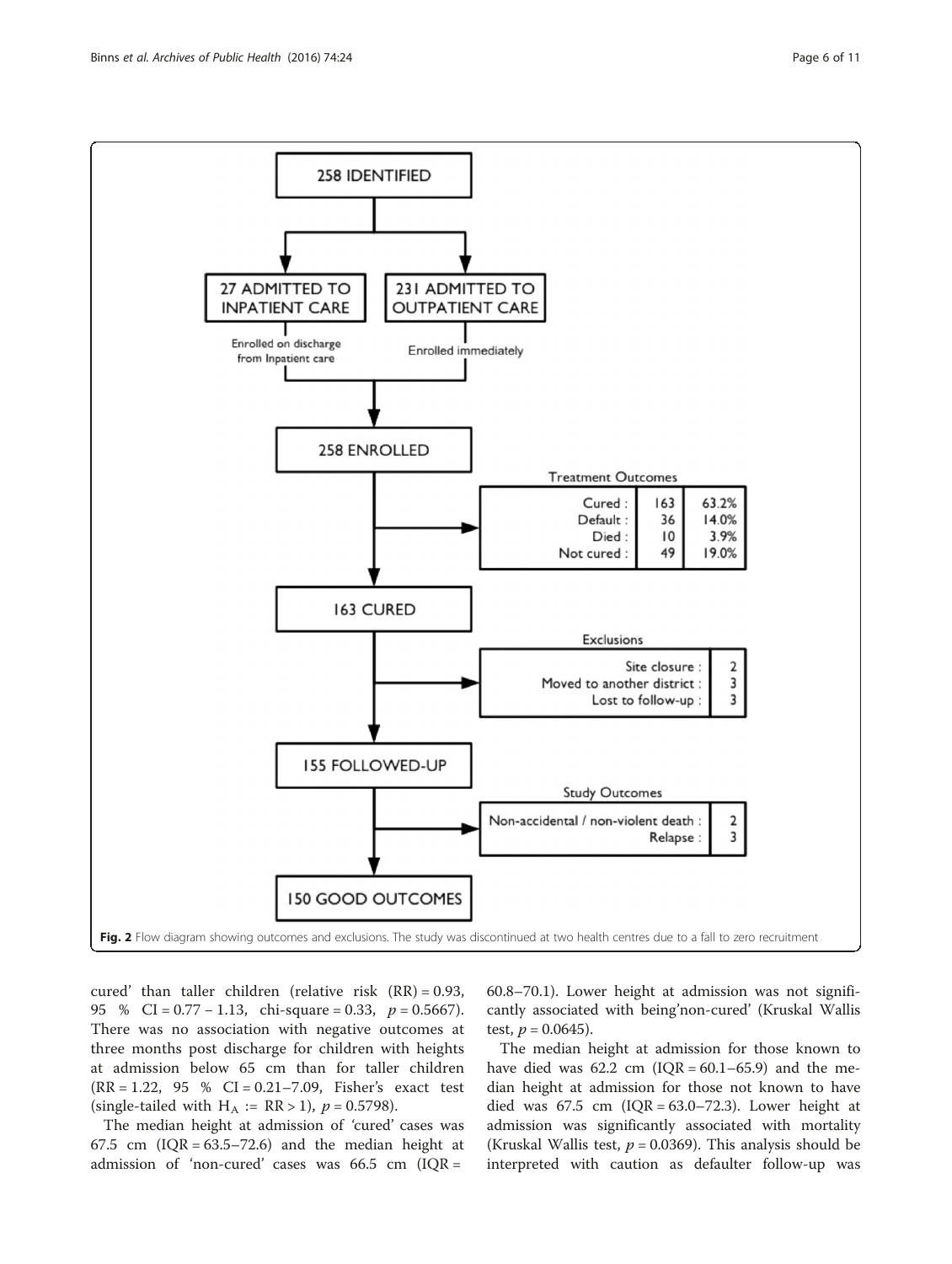<span id="page-6-0"></span>

limited and deaths in defaulters may have not been detected and recorded.

Eight children were excluded from the follow-up portion of the analysis. Follow-up was discontinued in these cases due to closure of the study site, relocation of the subject to another district, and inability to be followed because the family were from outside of the health district and had provided an incorrect address upon registration in order to qualify to receive care.

The proportion of patients discharged as 'cured' and experiencing relapse to SAM  $(1.9 \% 95 \% CI = 0.4 \% -$ 5.6 %) or non-violent/non-accidental death (1.3 %, 95 %  $CI = 0.2$  %–4.6 %) was 3.2 % (95 %  $CI = 1.1$  %–7.4 %,  $p =$ 0.0013, binomial test with the alternative hypothesis that the proportion of failures is below 10 %). None of the children identified as HIV positive and discharged 'cured' either 'relapsed' or 'died' within the three-month follow-up period.

Of the 155 children followed up after being discharged as 'cured', 29 % ( $n = 45$ ) receivedSFP rations. There were no negative outcomes amongst these 45 children after three months of follow-up (Risk difference  $= 4.55$  %, 95 % CI = 0.65 %–8.44 %, Fisher one-tailed p-value = 0.1752). Of the 45 children receiving SFP, 20 %  $(n = 9)$ became moderately acutely malnourished (MAM) with a MUAC between 11.5 and 12.4 cm during the follow-up period. 44 % ( $n = 4$ ) of those who became MAM during follow-up remained MAM at the last follow-up visit.

The study data for the children who 'died' or 'relapsed' are shown in Table [4.](#page-8-0) A detailed follow-up investigation of the deaths indicated that in both cases the child had accessed medical services at a hospital prior to death.

Regarding relapses, one child was absent for 4 out of the 6 follow-up visits prior to relapse but did not have any illnesses recorded; the second child was recorded to have had diarrhoea, fever and cough in the week prior to relapse and the third child had a cough recorded for weeks 2 and 3 but no other illnesses recorded during the week prior to the relapse being detected in week 5.

#### **Limitations**

There are several limitations to this study. Occasional interruptions in the MoH supply of routine medicines lead to shortages of some medicines. When this occurred the MoH clinician decided on the appropriate use of resources; no priority was given to study subjects. The National Health Sciences Research Committee of Malawi was consulted and ethical approval was given to continue the study despite not all of the study subjects receiving the full CMAM protocol of treatment. The results thus reflect the outcomes achieved in a MoH treatment setting with limited resources.

Following discharge from the study cohort as 'noncured' according to the study criteria, children were assessed for the need for continued treatment or discharged according to the Malawi National guidelines. The compliance and outcome of children who were discharged from the study cohort but who continued treatment or were discharged as 'cured' were not followed up as part of this study.

The limited follow-up of absentees and defaulters during the course of treatment contributed to a reduction in the proportion of the children who were recruited to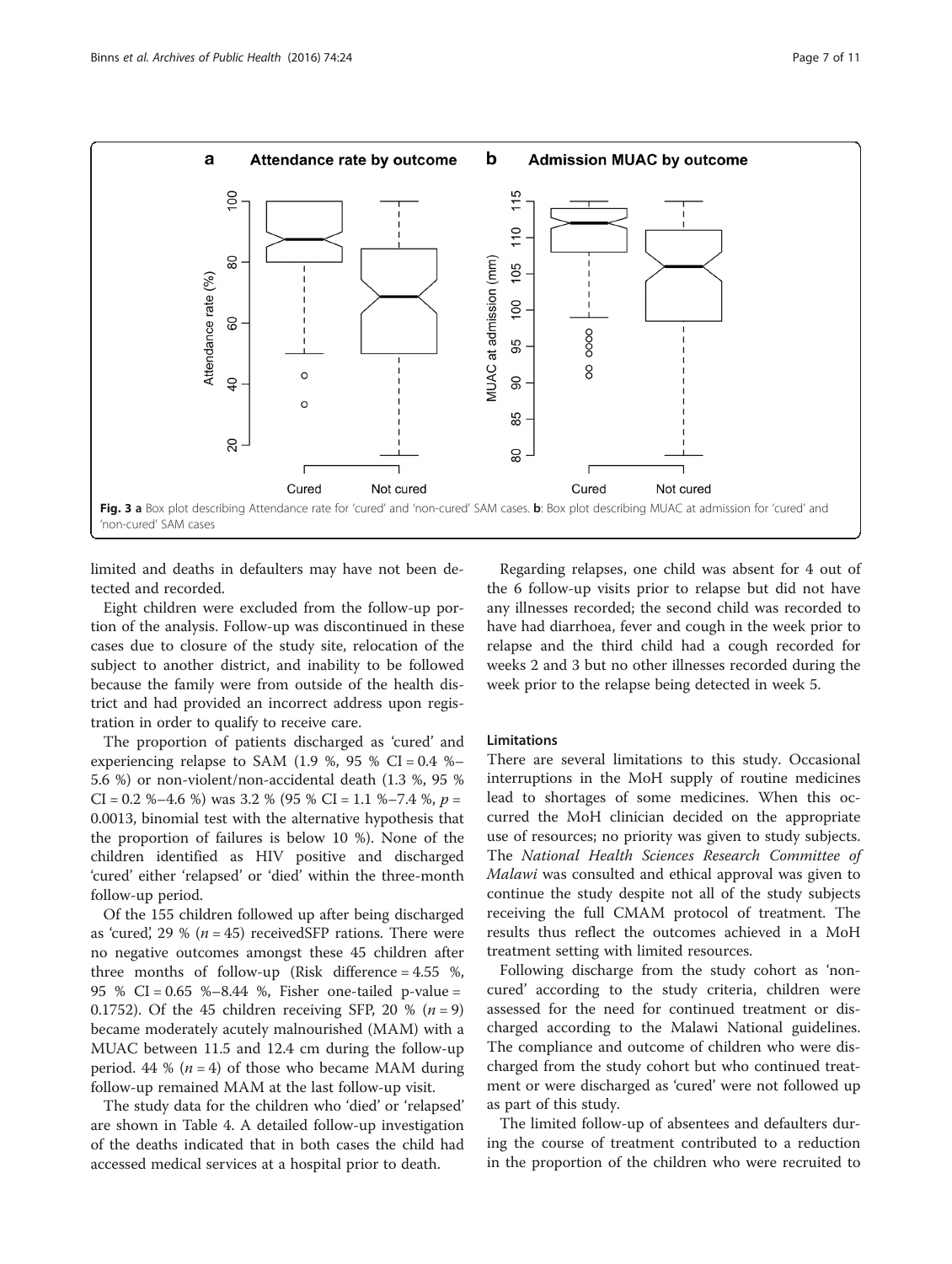<span id="page-7-0"></span>

discharge for three classes of MUAC at admission

the study and later discharged as 'cured', thus limiting the sample size of the study.

The study did not follow compliance with referral for antiretroviral prophylaxis or treatment for HIV for HIV positive cases, however only small differences were observed in programmatic outcomes between HIV positive and HIV negative subjects. The small number of HIV positive subjects did not allow disaggregation of the duration of treatment by MUAC on admission. This issue might be investigated in a larger cohort of HIV positive subjects receiving nutritional rehabilitation prior to starting antiretroviral therapy.

The analyses carried out with this study design were not able to demonstrate that alternative discharge criteria would have resulted in fewer negative outcomes than a discharge criterion of MUAC  $\geq$  125 mm.

#### **Discussion**

The study confirms that a discharge criterion of MUAC greater than 125 mm for two consecutive visits represents a practicable and safe discharge criterion according to the standard established for the study and is also an appropriate discharge criterion for children with a height of less than 65 cm at admission. Relapses formed 1.9 %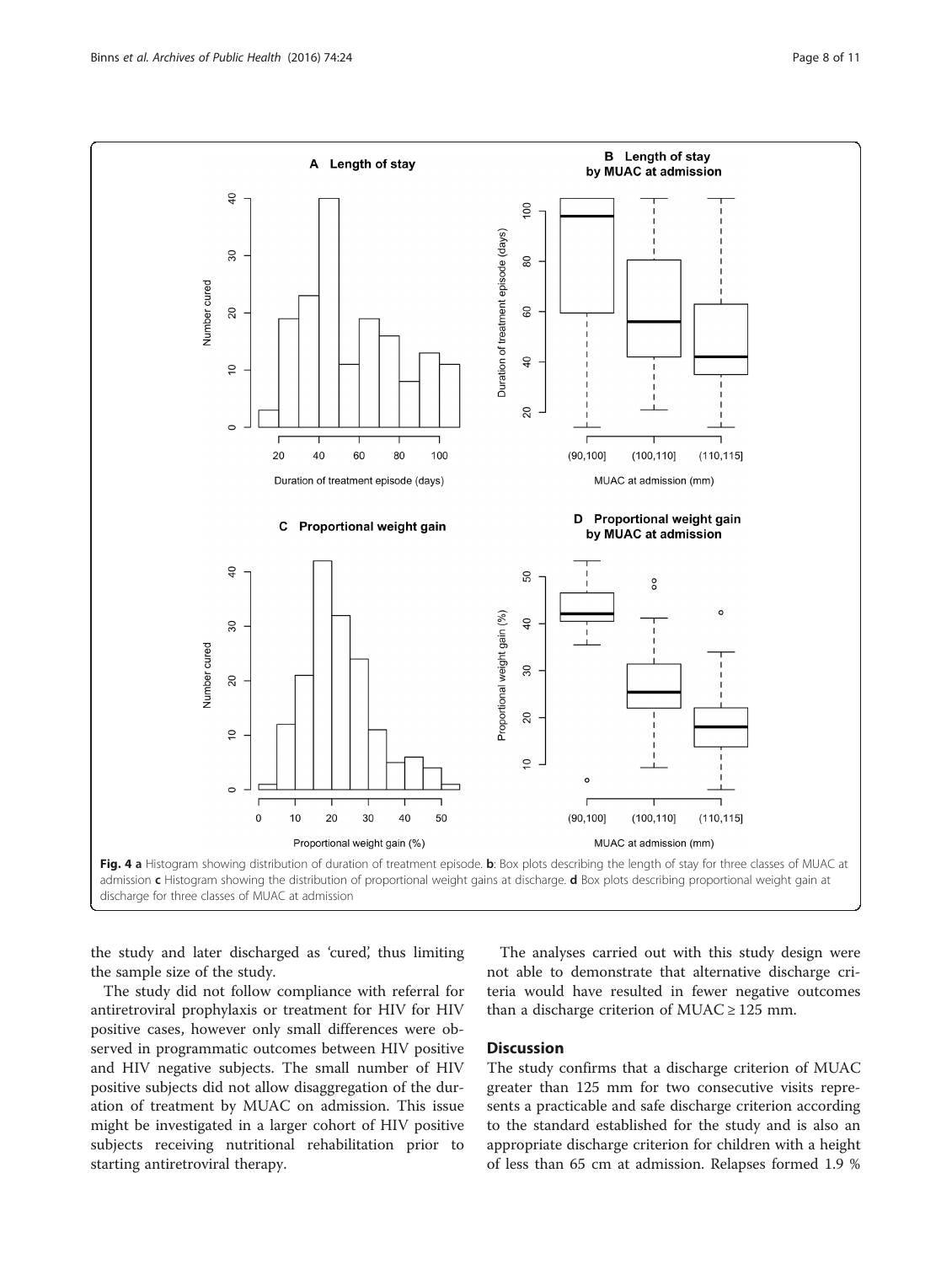<span id="page-8-0"></span>

(95 % CI =  $0.4$  % $-5.6$  %) of the cohort of 'cured' patients and non-accidental and non-violent deaths formed 1.3 %  $(95 % CI = 0.2 % -4.6 %)$  of the cohort of 'cured' patients over the three-month follow-up period. Negative outcomes occurred in 3.2 % (95 % CI = 1.1 %–7.4 %) of the cohort of 'cured' patients over the three-month followup period. None of the negative outcomes observed during the 3-month follow-up were in children identified as HIV positive at admission. Post-discharge deaths were not associated with relapse to SAM and were not associated with having a discharge WHZ below −2 z-scores. While there are no internationally agreed standards for relapse and mortality following cure from CMAM programmes, all cases with a negative outcome following discharge had a discharge WHZ above −1 z-scores. This suggests that  $MUAC \ge 125$  mm for two consecutive visits is as at least safe as discharge using WHZ > − 1 z-scores. The rate of relapse and mortality following discharge as 'cured' reported in this study are also similar or lower to those reported by Ashworth in other studies using weight for height (e.g. WHZ > −1 or weight-for-height percentage of median > 85 %) as the discharge criterion from CMAM programmes [[7\]](#page-10-0).

Children with lower MUAC at admission had longer durations of treatment and higher proportional weight gains than the children admitted with a higher MUAC. This shows that the MUAC discharge criterion ensures children who are the most malnourished remain under treatment longer and are discharged with a higher proportional weight gain. This eliminates the problems previously identified with the proportional weight gain criterion [[4](#page-10-0)] and its association with under-treatment for the most

Table 4 Details of study subjects with negative outcomes in the three months following their discharge with a MUAC of 125 mm or greater  $(n = 5)$ 

|         |            | Admission    |                        | Discharge |            |                          | Follow-up            |                                               |                                        |                                   |
|---------|------------|--------------|------------------------|-----------|------------|--------------------------|----------------------|-----------------------------------------------|----------------------------------------|-----------------------------------|
| Outcome | <b>Sex</b> | Age (months) | MUAC (mm) <sup>a</sup> | MUAC (mm) | WHZ        | Length of<br>stay (days) | Weight<br>gain $(%)$ | Duration of<br>follow-up <sup>b</sup> (weeks) | Last known<br>$MUAC$ (mm) <sup>c</sup> | Illness during<br>follow-up       |
| Death   |            | 9            | 112                    | 125       | $+0.30$    | 56                       | 10.0                 | 10                                            | 134                                    | diarrhoea cough                   |
| Death   | Н.         | 14           | 110                    | 128       | $-0.01$    | 105                      | 14.7                 | 6                                             | 120                                    | diarrhoea vomiting<br>fever cough |
| Relapse | M          | 14           | 110                    | 126       | $-0.08$ 84 |                          | 26.8                 | 12                                            | 110                                    | none recorded                     |
| Relapse | M          | 12           | 104                    | 130       | $-0.39$ 35 |                          | 26.8                 | 8                                             | 114                                    | diarrhoea vomiting<br>fever cough |
| Relapse |            | 9            | 110                    | 128       | $-0.65$    | 112                      | 30.0                 | 6                                             | 115                                    | diarrhoea                         |

<sup>a</sup>None of the children followed-up had oedema at admission

<sup>b</sup>The follow-up visit prior to death or the follow-up visit when relapse was detected

<sup>c</sup>Last known MUAC for deaths is the MUAC recorded in the follow-up visit prior to death. Last known MUAC for relapsed cases is the MUAC at the follow-up visit at which relapse was detected. Relapsed cases were referred back to the therapeutic feeding program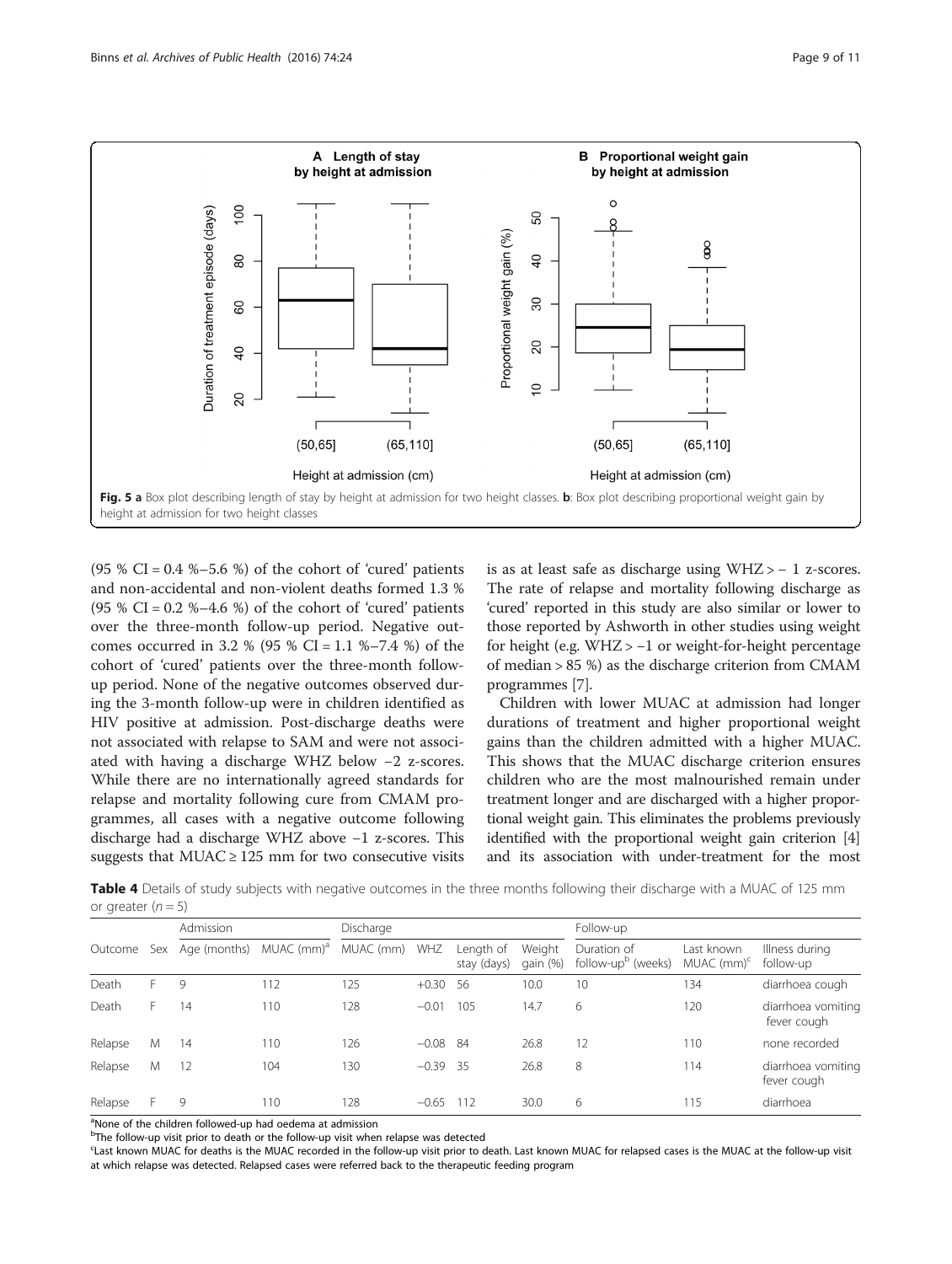malnourished individuals. Children identified as HIV positive at admission had a longer median duration of treatment than that observed for all children combined.

Children with height less than 65 cm at admission also showed greater proportional weight gain and had longer lengths of stay than taller children and showed no association with negative outcomes three months after discharge. These findings may be partly explained due to younger children typically having higher weight gains even when well nourished and that, on average, younger children are shorter. However, these children respond and benefit the most from treatment, and the evidence of this study should allay concerns that using MUAC is not appropriate as an admission or discharge criterion for stunted children aged 6 months or older with a height below 65 cm.

A high proportion of children (92.2 %) received antimicrobials during treatment although the compliance with protocol was lower for Vitamin A and anthelminthics. A low proportion of children (65.1 %) received the full CMAM protocol of medicines. This was due to shortages of supply at the clinics. Whilst this may represent a limitation to this study, the outcomes of the study reflect the context of an MoH programme with supply shortages.

Reasons for defaulting included waiting times for treatment at the clinic site and prioritisation of household labour (e.g. harvesting). Some defaulters had reportedly migrated away from their temporary home in the treatment catchment area.

It was expected that enrolment into SFP after cure would have a large positive effect on negative outcomes following discharge, however, negative outcomes were rare and any analysis will lack statistical power to detect all but very large effects. The data suggest a small positive effect of SFP enrolment may be present.

Study findings included a high non-cure rate (18.9 %) for all children combined (15.8 % for children identified as HIV positive at admission). MUAC at admission and attendance rate were positively associated with cure.

In the absence of the incentivised follow-up of absentees and defaulters; reducing waiting and transit times for clinic visits, frequent counselling to refrain from sharing RUTF, and case review by physicians did little to improve attendance and reduce the non-cure rate over time.

These results provide strong evidence that the proportion 'cured' can be influenced by program design and activities that improve the detection, early recruitment and retention of SAM cases as well as compliance to the SAM treatment protocol.

Care should be taken in extrapolating these results to other populations, however data from CMAM programmes using the same discharge criterion in other contexts report similar findings in terms of median duration of treatment (approximately 8 weeks or 56 days). [\[3](#page-10-0), [4\]](#page-10-0).

Additional studies may be needed to assess whether a discharge criterion of MUAC  $\ge$  125 mm is safe in other CMAM programs with low levels of supervision and in other settings. There are currently no internationally agreed standards by which to assess the safety of MUAC or other discharge criteria, however this study indicates that low rates of relapse and mortality following cure are achievable in low resource, non-emergency settings.

#### Conclusions

This study confirms that a discharge criterion of  $MUAC \ge 125$  mm is safe and practical leading to low mortality and relapse at three months post discharge in the context of Malawian Ministry of Health outpatient care facilities. Negative outcomes were not associated with failing to meet the WHZ > -2 z-scores criterion. This MUAC discharge criterion was also found to be appropriate for children aged six months or older who are less than 65 cm in height at admission. Compliance, as measured by attendance rate, and MUAC at admission were both positively associated with cure.

Children admitted with lower MUAC remain under treatment longer and achieve higher proportional weight gains when MUAC discharge criteria are used. The introduction of MUAC discharge may lead to longer average length of stay initially where there is limited case finding and admission MUAC may be expected to be low. Early detection and recruitment of severe acute malnutrition cases using MUAC in the community and compliance with the CMAM treatment protocols should, however, reduce lengths of stay and associated treatment costs.

#### Abbreviations

AED: academy for educational development; CI: confidence interval; CMAM: community based management of acute malnutrition; FANTA: food and nutritional technical assistance; FHI: family health international; HIV: human immunodeficiency virus; HSA: health surveillance assistant; LTFU: lost to follow-up; MoH: ministry of health; MUAC: mid upper arm circumference; NGO: non governmental organisation; NHSRC: national health sciences research committee; NRU: nutritional rehabilitation unit; SAM: severe acute malnutrition; UN: United Nations; UNICEF: United Nations children's fund; UNSCN: United Nations standing committee on Nutrition; WFP: world food programme; WHO: world health organisation; WHZ: weight for height z score.

#### Competing interests

Brixton Health is an epidemiological and public health consultancy that works with governments, universities, United Nations organisations, and international NGOs. The company is currently working with MSF, ICRC, ACF, and HelpAge International on developing and testing MUAC straps and bracelets for use with children and adults. This work is being done on a pro-bono-publico basis and the resulting designs will be made available under an open-source public license. Apart from this work there are no competing interests.